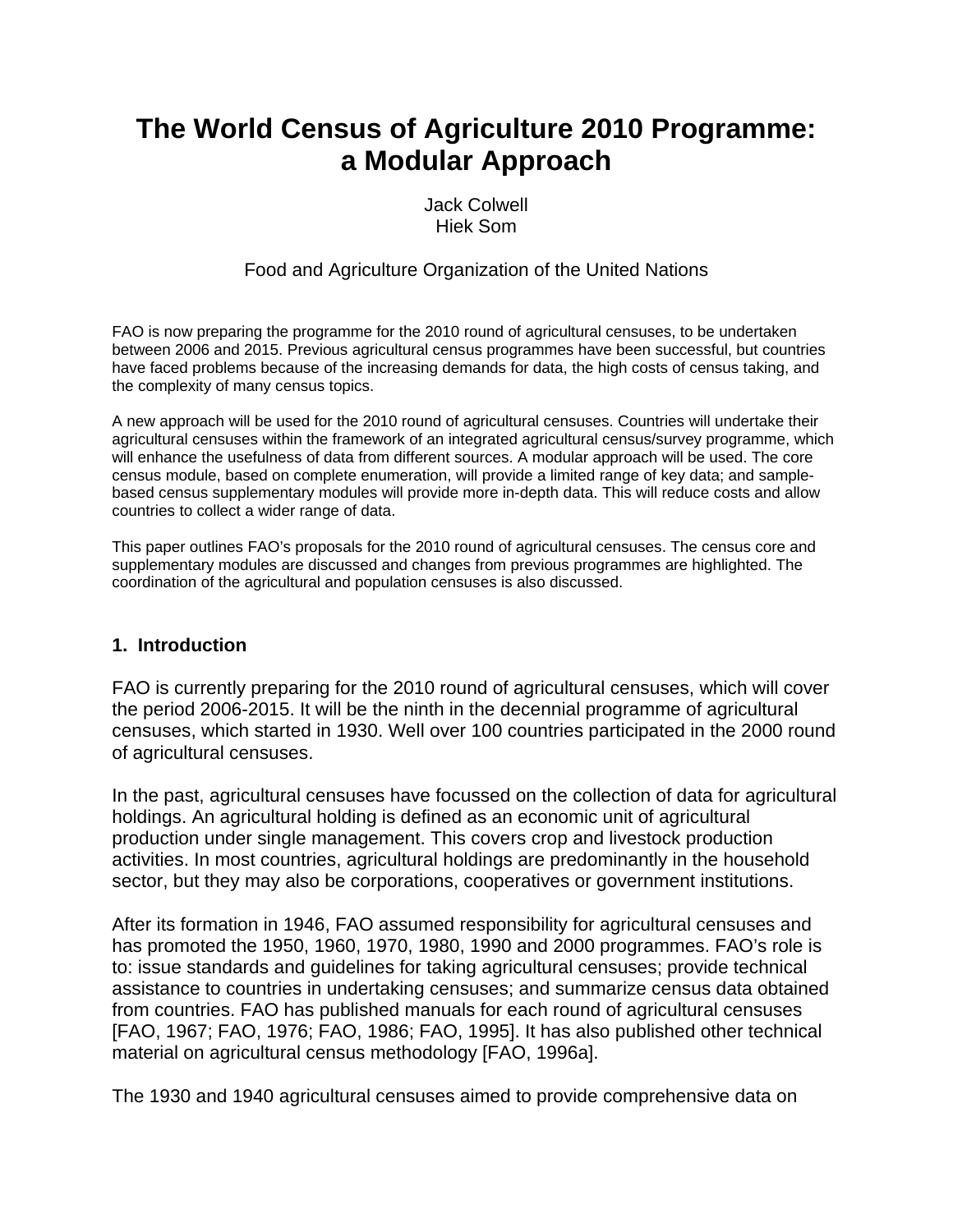agricultural production activities, but were difficult for many countries to implement. From 1950, the content of agricultural censuses was limited to data on the structure of agricultural holdings, such as land use, farm size, area of crops grown, structure of livestock herds, farm machinery, and agricultural inputs. Over the years, the content has widened to include new areas of interest; the 2000 round included data on gender and the environment [FAO, 1995].

The 2010 round of agricultural censuses has been developed after a review of country experiences with the previous programme. Many countries are concerned about the costs of agricultural censuses, as well as the demands made on technical and other resources. Countries are finding it difficult to meet the increasing demand for often complex data on current issues, such as food security, agricultural practices, and the environment. Greater use is being made of sampling methods in agricultural censuses. Countries would also like to link agricultural and population census data. The need to better integrate the agricultural census into the ongoing system of agricultural statistics is also of concern to many countries.

#### **2. Agricultural censuses in the framework of an integrated agricultural census/ survey programme**

The new programme provides for agricultural censuses to be conducted as the central component of the system of agricultural sample surveys. Under this scenario, the agricultural census/survey programme can be viewed as having two related elements: (i) the *agricultural census*; and (ii) the series of agricultural sample surveys based on the agricultural census, called the *thematic agricultural surveys*. Each country is encouraged to develop its agricultural census within the overall framework of the system of agricultural surveys, and to plan the thematic agricultural surveys as a part of the agricultural census development.

The thematic agricultural surveys will be based on sampling frames obtained from the agricultural census. These surveys will provide more detailed data for agricultural census topics, such as crops and agricultural practices. They will also include new topics, such as time use and cost of production, as well as ongoing agricultural surveys such as crop and livestock production.

A schematic representation of agricultural censuses in the framework of an integrated agricultural census/survey programme is shown in Figure 1. It shows items under selected headings, such as land, irrigation, etc., according to their suitability for inclusion in the census core module, in a census supplementary module, or in a thematic agricultural survey.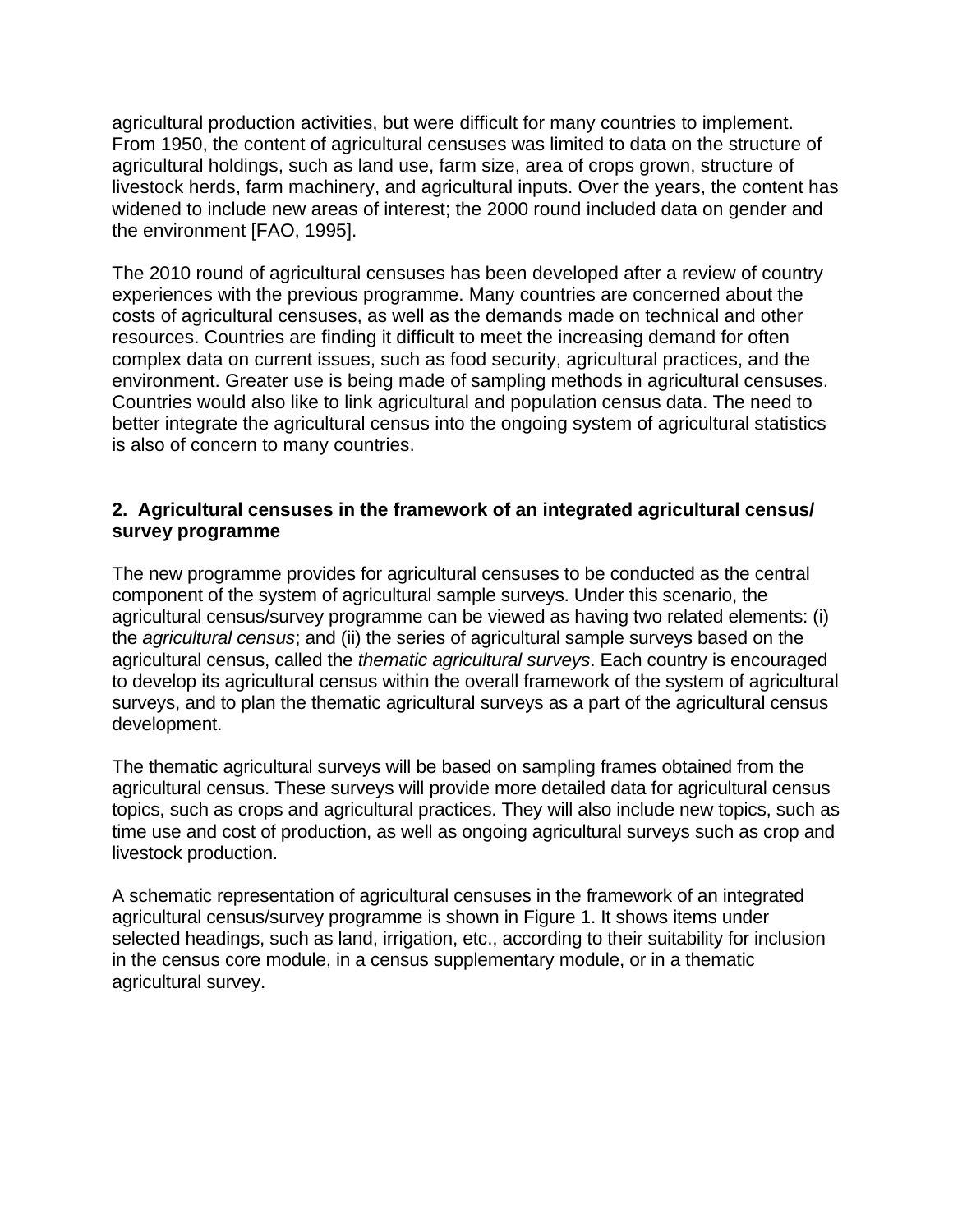### **Figure 1: Agricultural censuses in the framework of an integrated agricultural census/survey programme**



# **3. Outline of the new agricultural census methodology**

As in the past, the 2010 round of agricultural censuses will focus on the collection of structural data for agricultural holdings. However, two options to widen the scope of the agricultural census will be provided:

- (i) In traditional agricultural censuses, units engaged in aquaculture production are included only if they also have some crop and livestock production activities. In view of the growing importance of aquaculture in many countries, the option will be provided to cover all aquaculture production units.
- (ii) Some countries may wish to expand their agricultural censuses to collect socio-economic data about other rural households that are not agricultural holdings, such as those containing farm labourers.

A modular approach will be used for agricultural censuses in the 2010 programme. A *core census module*, to be conducted on a complete enumeration or large sample basis, will provide a limited range of key data. One or more *census supplementary modules* will be conducted on a sample basis, using the core census module as a frame, to provide more in-depth data. This is essentially the short/long questionnaire approach already used by some countries.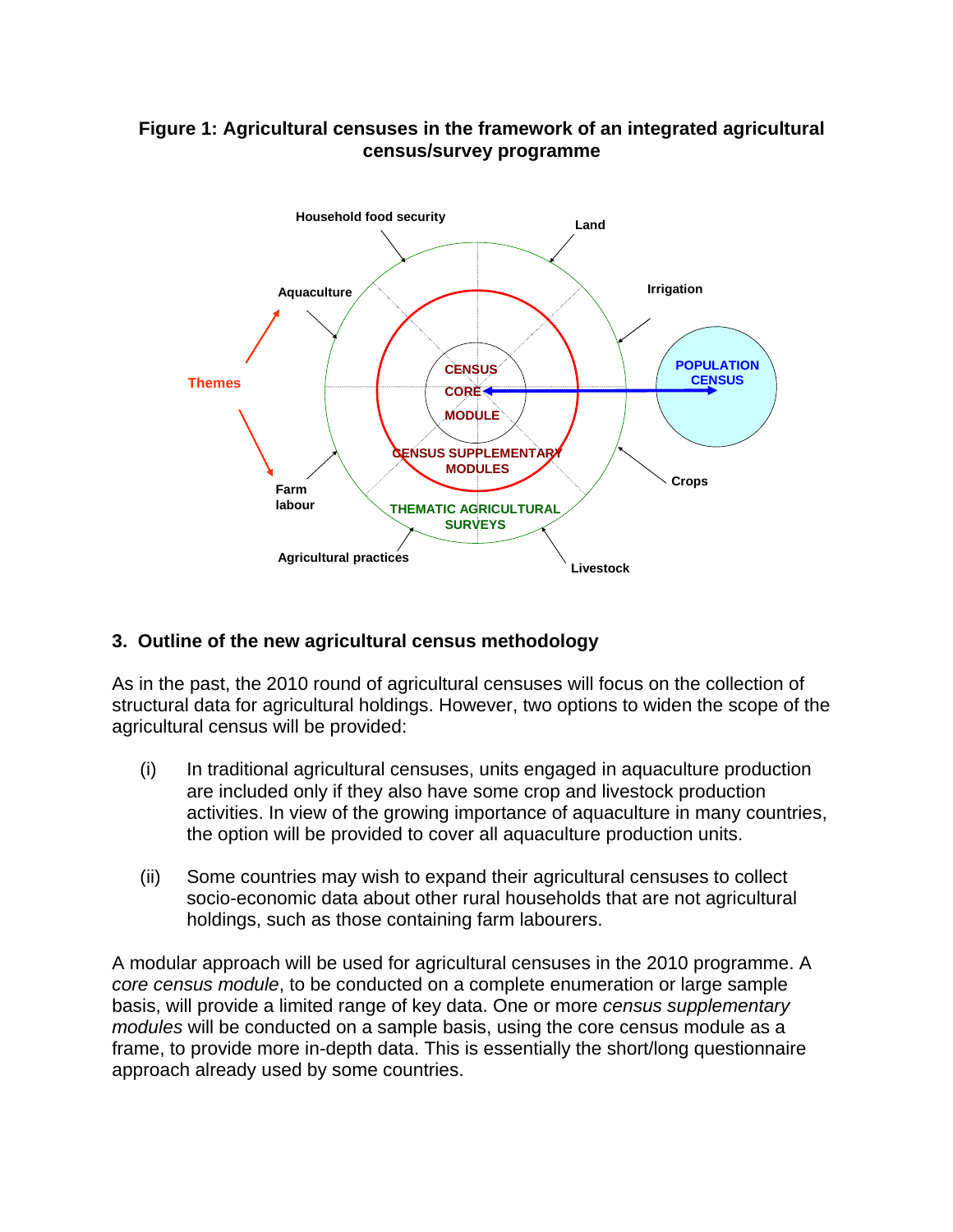A draft list of 16 items has been identified as being suitable for inclusion in the core census module. These items have been selected on the basis of: (i) their importance for national policy-making and for making inter-country comparisons; (ii) the need to establish sampling frames; and (iii) the importance of providing fine level data such as for low-level administrative units. The 16 items are:

- − identification and location of agricultural holding
- − type of agricultural holding
- − sex of agricultural holder
- − age of agricultural holder
- − household size
- − main purpose of production
- − area of holding according to land use types
- − total area of holding
- − land tenure types
- − presence of temporary crops by crop type
- − presence of permanent crops by crop type and whether grown in a compact plantation
- − number of animals by livestock type
- − presence of aquaculture
- − presence of forest and other wooded land
- − other economic activities of the holding's enterprise
- − whether the holding is part of a household that is primarily a farming household

A further 80 items have been identified as suitable for enumeration by sample methods in the census supplementary modules. These items may be as important as the 16 recommended core items, but do not need to be collected on a complete enumeration basis because they are not needed for sampling frame purposes or because data are not required for low-level administrative units. The 80 items are classified under 12 headings, representing possible topics for census supplementary modules:

- − land (7 items)
- − irrigation and water management (6 items)
- − crops (10 items)
- − livestock (10 items)
- − agricultural practices (8 items)
- − agricultural services (10 items)
- − demographic and social characteristics (6 items)
- − economic activity of household members (4 items)
- − household food security (6 items)
- − aquaculture (5 items)
- − forestry (4 items)
- − management of the holding (4 items)

The modular approach can be illustrated using aquaculture as an example. One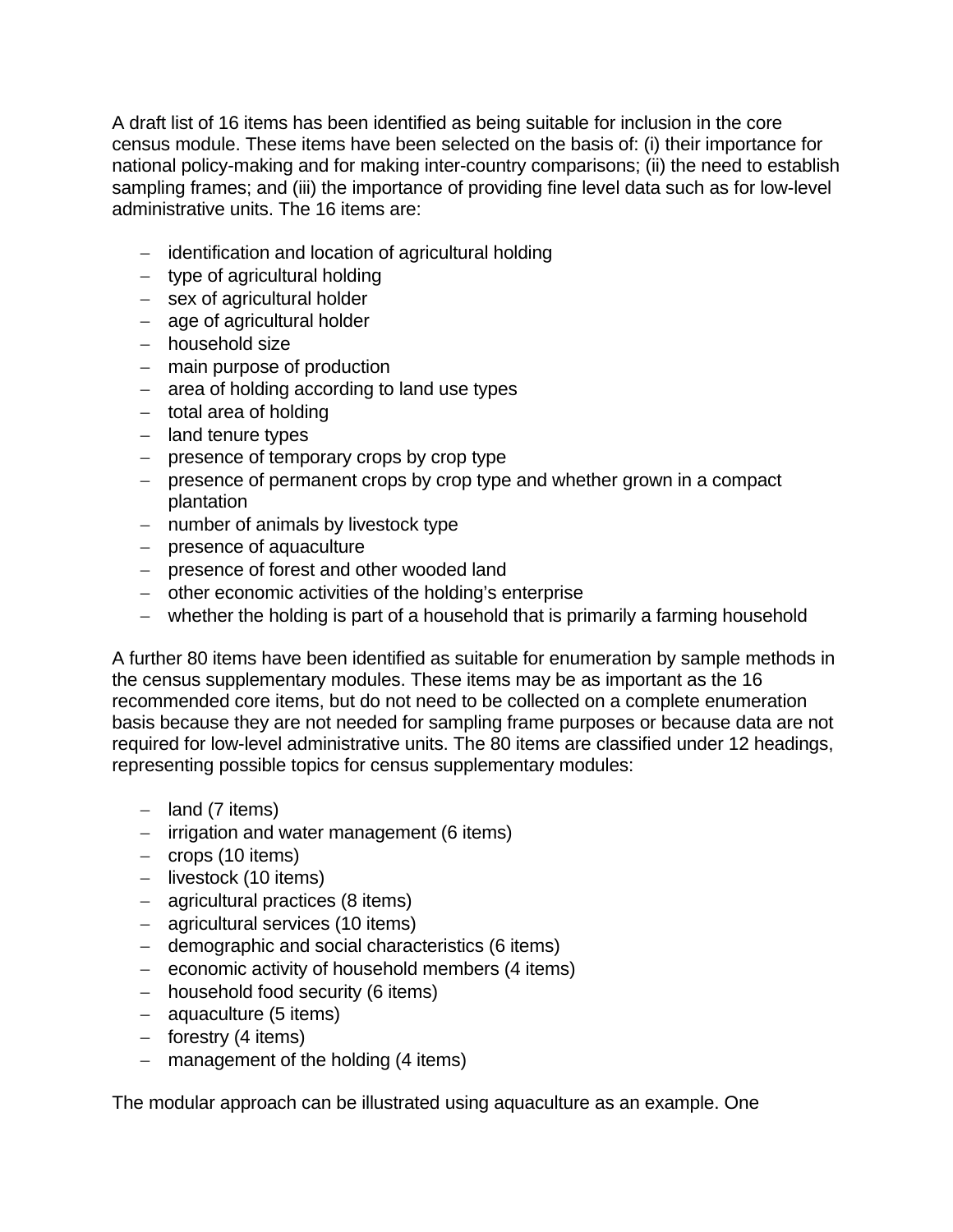aquaculture item, presence of aquaculture, is recommended for inclusion in the core census module to provide data on the number of holdings with aquaculture and to help establish a sampling frame. The following five items are recommended for enumeration by sampling methods in a census supplementary module:

- − area of aquaculture by type of site
- − area of aquaculture by type of production facility
- − area of aquaculture by type of water
- − sources of water for aquaculture
- − type of aquaculture organism cultivated

The number of items in the 2010 round of agricultural censuses is larger than in previous programmes. This is because limiting the core census module to just a few key data items and collecting more in-depth data using sampling methods will result in considerable cost savings, enabling the census to cover much more data than would be possible in a single census operation.

In developing their core census modules, countries will be encouraged to include all 16 recommended core items, plus other items required to meet national data needs or to help establish sampling frames. For example, an item on fertilizer use might be included in the core census module for sampling frame purposes if an agricultural inputs supplementary module was required. The core census module should cover fewer items than in agricultural censuses in the past.

A country will not collect all 80 recommended supplementary items, but will select topics for supplementary modules according to national policy priorities and data needs. It is expected that countries will carry out one or two census supplementary modules in association with the core census module. Usually, a supplementary module will include data from several headings. For example, a household food security module could include data from the land, crops, and agricultural practices categories, as well as household food security items.

# **4. Community-level data**

The 2010 round of agricultural censuses will provide for the collection of infrastructure and other socio-economic data at the community level, an important need in many countries. Community-level data are of interest in their own right, as well as for analysis of relationships with agricultural holding data. Examples of community-level data under consideration are: whether the community is prone to natural disasters; availability of services such as roads, electricity, health facilities and schools; presence of agricultural produce market and agricultural input suppliers; economic activities in the community; and existence of farmers' organizations.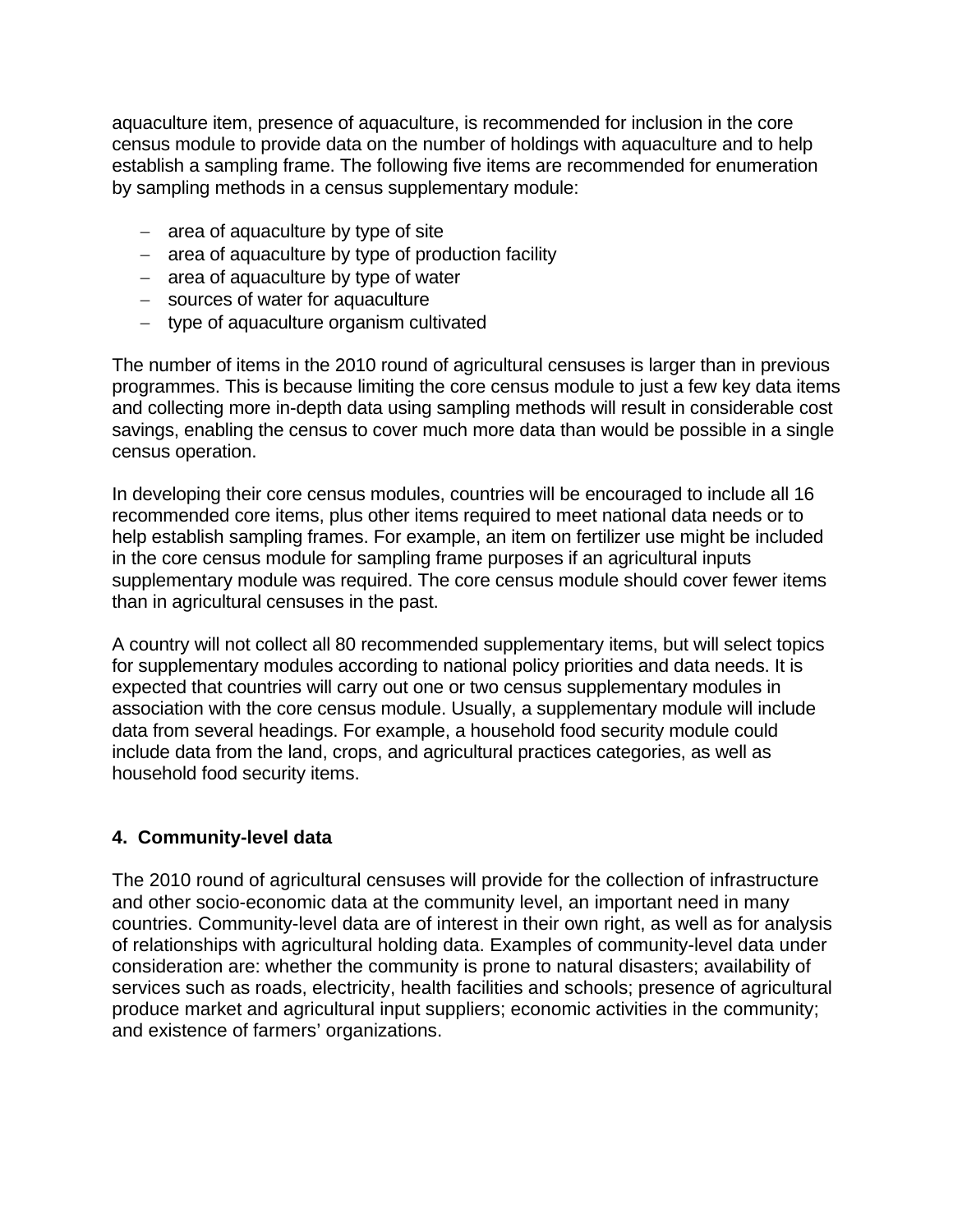# **5. Changes from previous agricultural census programmes**

Most items included in previous programmes will also be included in the 2010 programme, although some data are recommended for collection by sample methods. Some items are included for the first time:

- − Land: soil degradation.
- − Water: irrigation by crop type; method of irrigation; sources of irrigation; payment terms for irrigation; other water management.
- − Crops: fertilizer use by crop type; source of seed; area of nurseries.
- − Livestock: milking animals; livestock population dynamics; type of feed.
- − Agricultural practices: pesticide types; good agricultural practices; organic farming; genetically modified crops.
- − Agricultural services: credit; source of agricultural information; extension services; access to food markets; use of veterinary services.
- − Demographic and social characteristics: relationship to head; educational attainment; national/ethnic group.
- − Economic activity of household members: time worked.
- − Household food security: a new topic altogether.
- − Aquaculture: type of site; production facility; type of water; sources of water; type of organism.
- − Forestry: function of forest; agro-forestry.
- − Community-level data.

Some items in the 2000 programme have been omitted; namely, presence of a hired manager, area with irrigation potential, soil type/colour/depth, non-residential buildings, and value of forestry/fishery sales.

Other important changes in concepts and definitions are:

- (i) The concept of an agricultural holding has been reviewed to ensure consistency with national accounting standards [UN et al, 1993; FAO, 1996b; UN, 2004].
- (ii) Concepts relating to activity status and employment have been changed to better reflect the structure of employment in rural areas and to be consistent with ILO standards [FAO, 1997a; ILO, 2000].
- (iii) The concept of forest land has been modified to bring it into line with international standards.
- (iv) The concepts of agri-aqua holding and aquaculture holding have been introduced to cover aquaculture production in the agricultural census. An agriaqua holding is an agricultural holding that is also engaged in aquaculture, whereas an aquaculture holding is a unit engaged in aquaculture but not agricultural production [FAO, 1997b].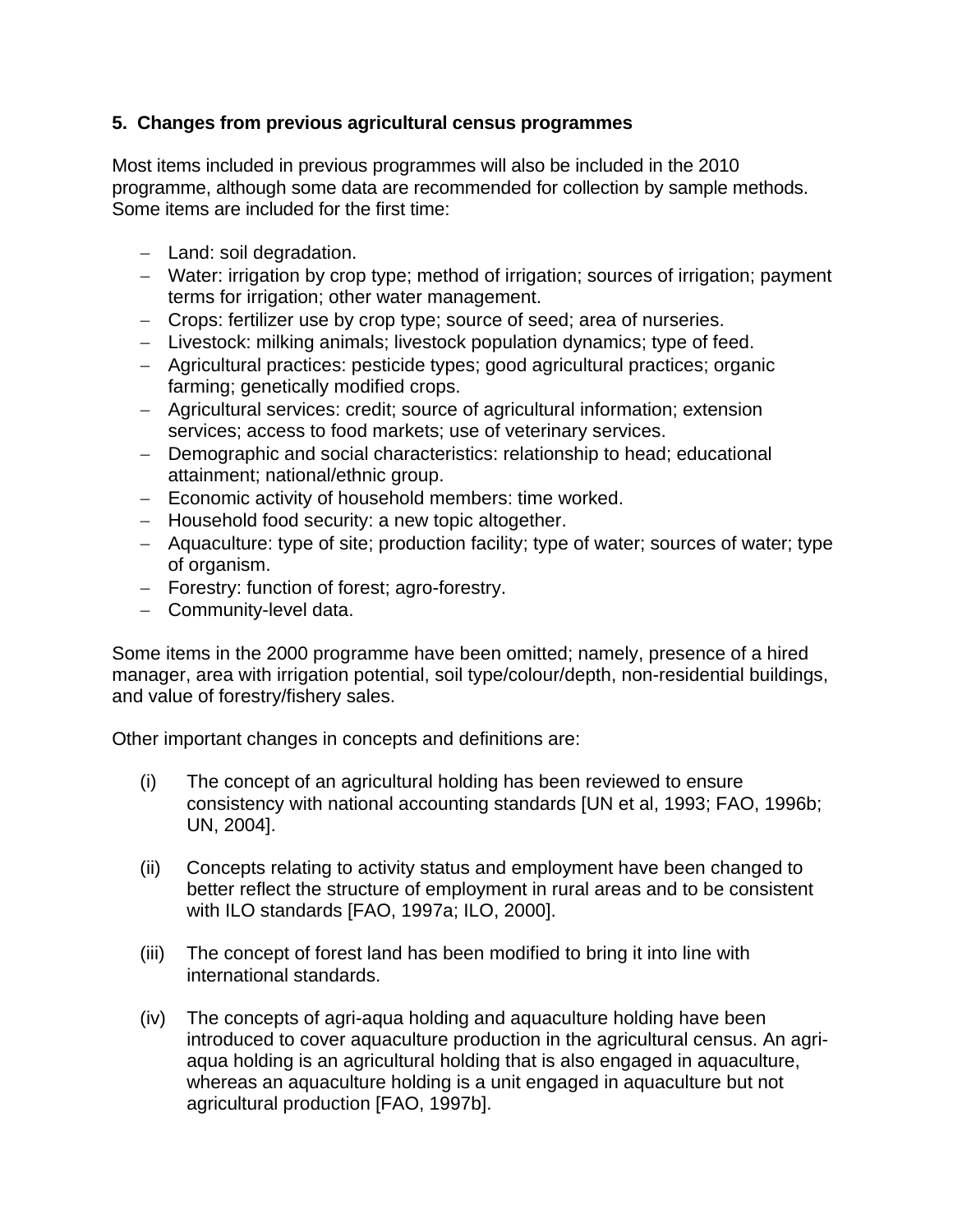- (v) Two new concepts, the sub-holding and the sub-holder, have been introduced to better understand the role of household members, especially women, in the management of a holding. A sub-holding is a part of a holding managed by a particular person in the household. A sub-holder is the person managing the sub-holding on behalf of the holder [FAO, 1999].
- (vi) The definition of irrigation has been clarified to reflect the "controlled" supply of water. The concept of water management has also been introduced to cover such things as flood recession cultivation and spate irrigation.
- (vii) The concept of fertilizer has been clarified to reflect the variety of materials used to enhance plant growth.
- (viii) The notion of legal ownership has been introduced into the land tenure concept to describe land rights that provide security of tenure. This covers not only land held under a land title system, but also other forms of owner-like possession that are recognized by the state.
- (ix) The land use classification has been simplified to clarify the land use terminology.

Structured classifications will also be provided for crop type, as in previous agricultural censuses, as well as, for the first time, livestock type and type of machinery.

A feature of the 2010 round of agricultural censuses is the linkage between the agricultural census and the population census. Countries will be encouraged to explore opportunities for coordinating the two census activities. Issues to consider are: the use of common concepts and definitions; sharing field materials; using the population census as a frame for the agricultural census; collecting additional data in the population census; and coordinating the two data collection operations [UN, 1998].

As in the past, the 2010 programme will provide flexibility for countries to design agricultural censuses to meet their own specific requirements.

# **6. Agricultural census/survey publications to be issued**

As in the past, FAO will issue a series of technical publications presenting the 2010 agricultural census/survey programme. The first publication will provide guidelines for countries on the methodology, data items, concepts, definitions and tabulations for the agricultural census. The publication is expected to be issued in late 2005 in all official FAO languages.

Over the coming years, FAO will issue a series of other publications on specific aspects of the agricultural census/survey programme.